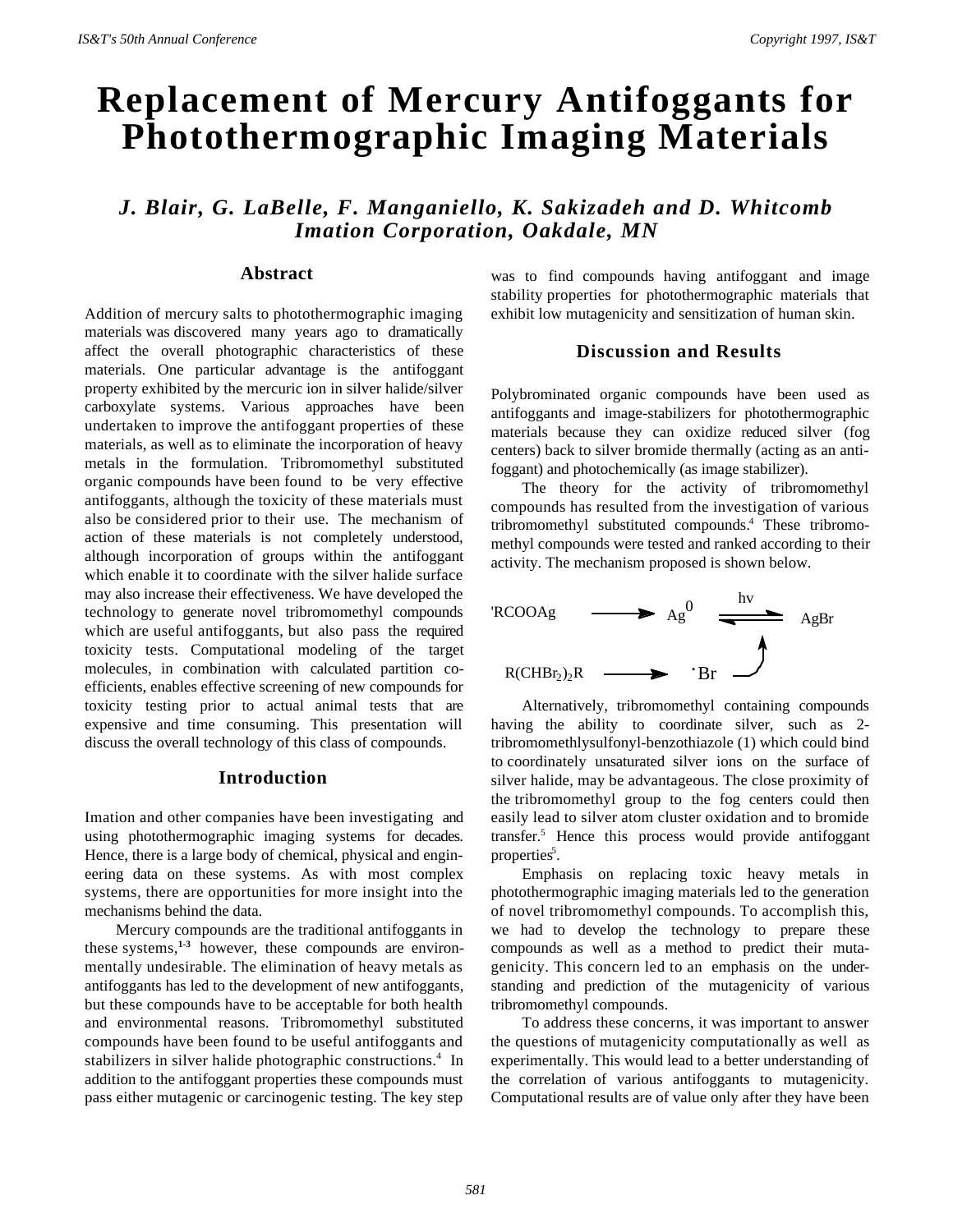correlated to known experimental results. In the area of tribromomethyl compounds, mutagenicity assessments are made from the "Ames" and Mouse Lymphoma tests.

A detailed examination of the Ames test, rather than just looking at the "pass" or "fail" test summary is important for two reasons, to understand the complex biochemical processes involved and to suggest improved compounds. The pass or fail results are adequate for excluding specific tribromomethyl compounds from future use, however, to understand why certain molecules fail, and suggest modifications that will produce nonmutagenic alternatives, we need to understand the details of what has occurred during the experiments.

In order for any molecule to have biochemical activity it must first be transported into living cells and then it must have chemical reactivity inside the cell. A good way to model the transport based activity of molecules is through the octanol/water partition coefficient. This is simply the logarithm of the ratio of molecular solubility's in octanol and water log(P).

Statistical methods of Quantitative Structure Activity Relationship  $(QSAR)^{6-7}$  computations gave the  $log(P)$ values<sup>8</sup> for a variety of molecules. The  $log(P)$  values were determined either experimentally or from calculations. The program used to compute the log (P) value summed parameterized atomic values. The computed log (P) result for the whole molecule is a sum of log (P) values for its constituent atoms. Chemical reactivity is modeled using standard methods, such as MOPAC<sup>9</sup> and NBO<sup>10-11</sup> analysis. These produce chemical descriptors, for example, ionization potential and electron affinity.

Tribromomethyl compounds were tested experimentally as well as computationally. A valid correlation of calculation and experiment gives an improved mechanistic understanding of the chemical process involved. Calculations then can be done on suggested but untested compounds to screen them for applicability as ingredients in alternative product formulations. Four compounds, of the compounds tested, are seen below .<sup>11-13</sup>



|   | Compound # Log (P) Value Mutagenicity |      |
|---|---------------------------------------|------|
|   | 5.68                                  | Pass |
|   | 4.40                                  | Pass |
| 3 | 1.19                                  | Fail |
|   | 2.20                                  | Fail |

A correlation between the mutagenicity and the log (P) value showed that when these tribromomethyl compounds had a log (P)  $\geq$  3.8, then they were non-mutagenic. When the tribromomethyl compounds had  $log(P) \le 2.5$ , then they were mutagenic. For intermediate log (P) values, the mutagenicity depended on computed ionization potential: ionization potentials between 10.0 and 10.8 ev corresponded to non-mutagenic tribromomethyl compounds. Correlations between experimental data and computed molecular descriptors of mutagenicity could now be used to screen suggest molecules for use as antifoggants.

Using these results, we are able to computationally examine suggested but unsynthesized tribromomethyl compounds. These calculations suggested several possibilities that should have good antifoggant ability and also be nonmutagenic. An example of this approach led to the synthesis of compound (5) which has log (P) value of 7.35. When tested in a photothermographic system the results showed excellent antifoggant properties.<sup>14</sup>

$$
\substack{Br_3CSO_2-CBr_2-C_4H_8-CBr_2-SO_2CBr_3\\5}
$$

#### **Summary**

An initial understanding of the correlation of the tribromomethyl compounds properties to mutagenicity, coupled with experimental data, has led to a method of screening untested compounds for utility in alternative product formulations. Based on this work we can better suggest compounds to be synthesized with improved product performance.

#### **References**

- 1. S. Birkeland, US Patent 3,589,903.
- 2. T. Masuda, I. Fujiwara, Y. Aotani, I. Itoh, US Patent 4,359,524.
- 3. D. Morgan, B. Shely, US Patent 3,457,075.
- 4. Y. Hayashi, T. Akagi, S. Kinoshita, R. Hirohashi, *J. Soc. Photographic Science Tech., Japan,* **5 2** , 1989, 21.
- 5. J. Blair, R. Patel, R. Rogers, D. Whitcomb, *J. Imaging Science Tech*., **4 0** , 1996, 117.
- 6. C. Hansch, et al. *, J. Am. Chem. Soc*., **8 5** , 1963, 2817.
- 7. Casarett and Doull's Toxicology, Second Ed., J. Doull, C. Klaassen, M. Amdur Eds., Chapter. 7.
- 8. A. Ghose, A. Pritchett, G. Crippen*, J. Comp. Chem*., **9** , 1988, 90.
- 9. MOPAC v. 5.0 was written by J. Stewart while at the F. J. Seiler Research Laboratory of the United States Air Force